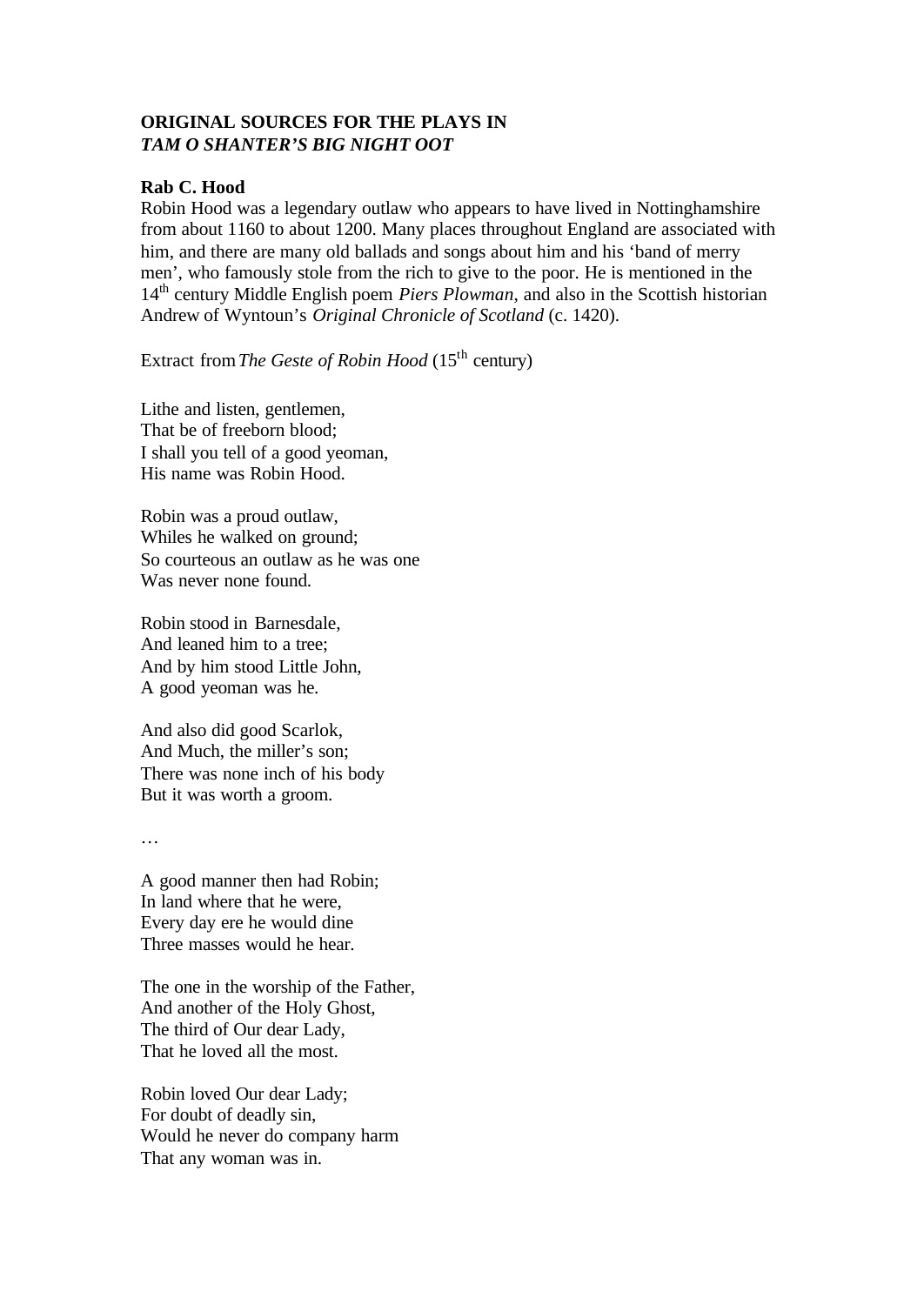'Master,' then said Little John, 'And we our board shall spread, Tell us whither that we shall go, And what life that we shall lead.

'Where we shall take, where we shall leave, Where we shall abide behind; Where we shall rob, where we shall reeve, Where we shall beat and bind.'

'Thereof no force,' then said Robin; 'We shall do well y-now; But look ye do no husband harm, That tilleth with his plow.

'No more ye shall no good yeoman That walketh by green shaw; Nor no knight nor no squire That will be a good fellow.

'These bishops and these archbishops, Ye shall them beat and bind; The high sheriff of Nottingham, Him hold ye in your mind.'

### **Sir Patrick Spens**

The anonymous ballad 'Sir Patrick Spens' begins in the royal palace in Dunfermline and ends in ship-wreck. Sir Patrick Spens is ordered by King Alexander III to bring home Margaret, the princess of Norway but on the way home in stormy weather Sir Patrick, the princess and all of the ship's crew are lost at sea.

### *Sir Patrick Spens*

The king sits in Dunfermline town Drinking the blude-red wine; 'O whare will I get a skeely skipper To sail this new ship of mine?'

O up and spake an eldern knight, Sat at the king's right knee, 'Sir Patrick Spens is the best sailor That ever sail'd the sea.'

Our king has written a braid letter, And seal'd it with his hand, And sent it to Sir Patrick Spens, Was walking on the strand

'To Noroway, to Noroway,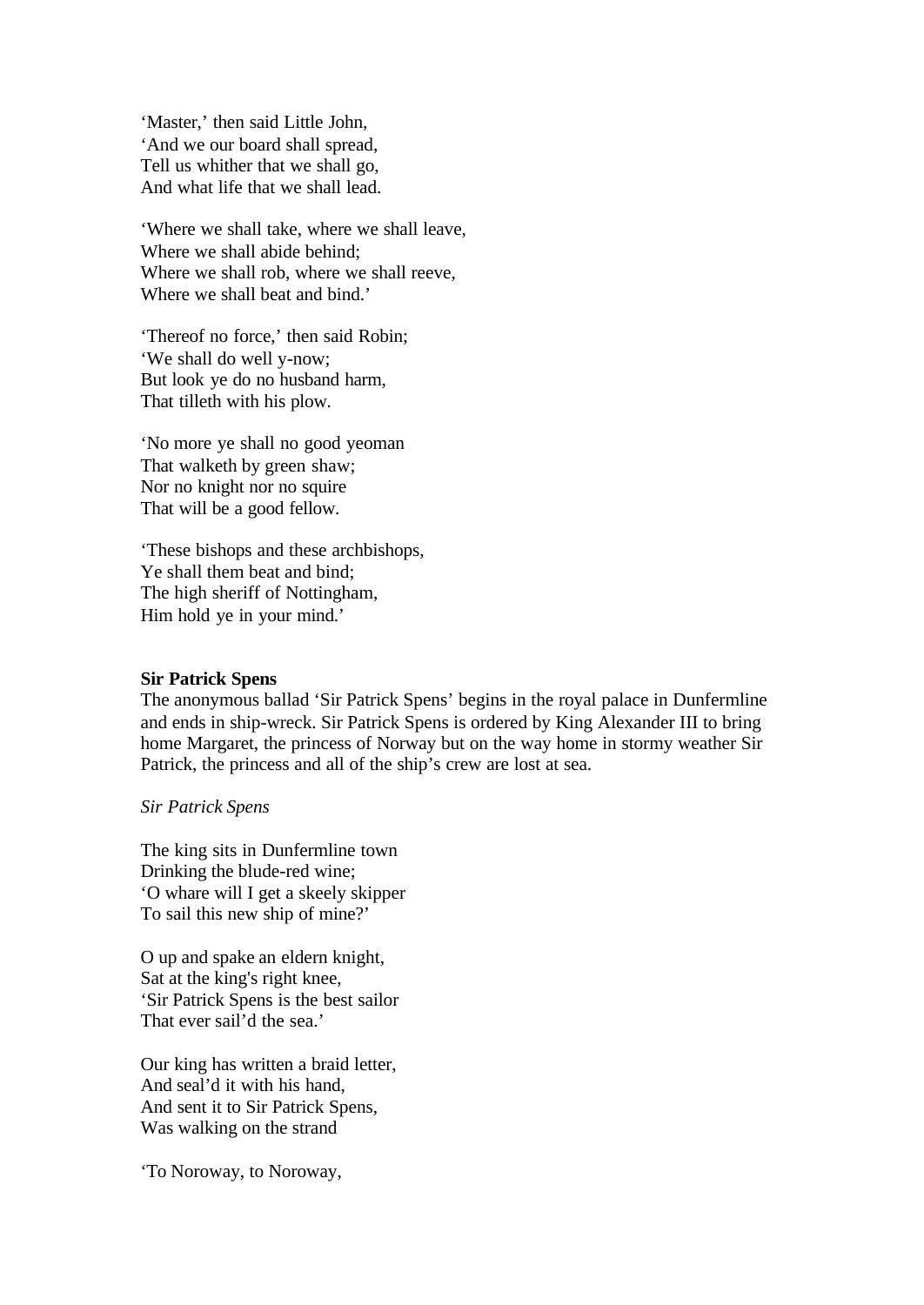To Noroway owre the faem; The king's daughter of Noroway, 'Tis thou maun bring her hame.'

The first word that Sir Patrick read Sae loud, loud laugh'd he; The neist word that Sir Patrick read The tear blinded his ee.

'O wha is this has done this deed And tauld the king o' me, To send us out, at this time o' year, To sail upon the sea?

'Be it wind, be it weet, be it hail, be it sleet, Our ship must sail the faem; The king's daughter of Noroway, 'is we must fetch her hame.'

They hoysed their sails on Monenday morn Wi' a' the speed they may; They hae landed in Noroway Upon a Wodensday.

They hadna been a week, a week, In Noroway, but twae, When that the lords o' Noroway Began aloud to say,

'Ye Scottishmen spend a' our king's gowd, And a' our Queenis fee.' 'Ye lie, ye lie, ye liars loud! Fu' loud I hear ye lie;

'For I brought as much white monie As gane my men and me, And I brought a half- fou o' gude red gowd, Out owre the sea wi' me.

'Mak ready, mak ready, my merry men a'! Our gude ship sails the morn.' 'Now ever alack, my master dear, I fear a deadly storm!

'I saw the new moon late yestreen Wi' the auld moon in her arm: And if we gang to sea, master, I fear we'll come to harm.'

They hadna sail'd a league, a league,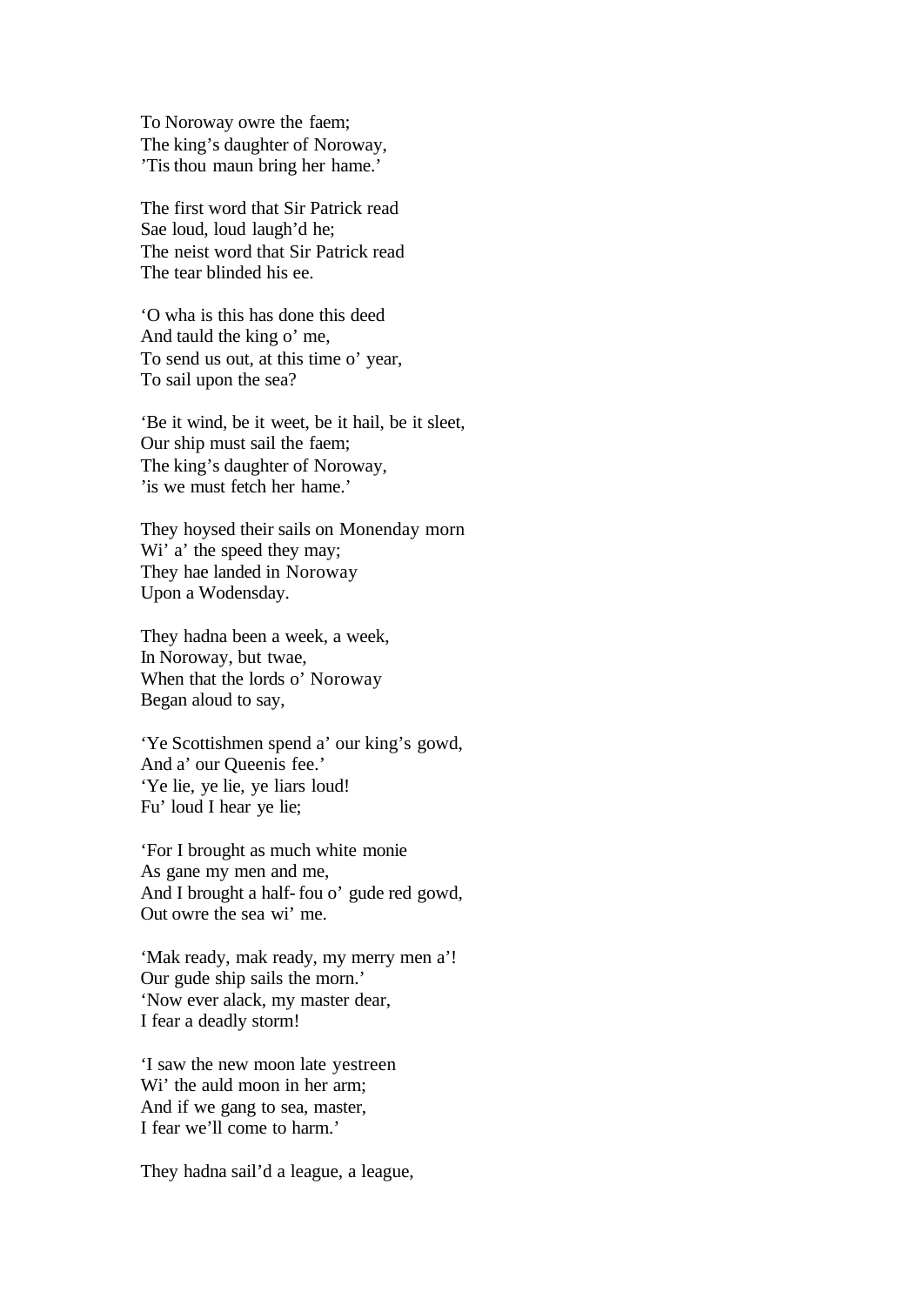A league but barely three, When the lift grew dark, and the wind blew loud, And gurly grew the sea

The ankers brak, and the topmasts lap, It was sic a deadly storm: And the waves cam owre the broken ship Till a' her sides were torn.

'O whare will I get a gude sailor To take my helm in hand, Till I get up to the tall topmast, To see if I can spy land?'

'O here am I, a sailor gude, To take the helm in hand, Till you go up to the tall top-mast, But I fear you'll ne'er spy land.'

He hadna gane a step, a step, A step but barely ane, When a bout flew out of our goodly ship, And the salt sea it cam in.

'Gae fetch a web o' the silken claith, Another o' the twine, And wap them into our ship's side, And let nae the sea come in.'

They fetch'd a web o' the silken claith, Another o' the twine, And they wapp'd them round that gude ship's side, But still the sea cam in.

O laith, laith were our gude Scots lords To weet their cork-heel'd shoon! But lang or a' the play was play'd They wat their hats aboon.

And mony was the feather bed That flatter'd on the faem; And mony was the gude lord's son That never mair cam hame.

The ladies wrang their fingers white, The maidens tore their hair, A' for the sake of their true loves, For them they'll see nae mair.

O lang, lang may the ladies sit,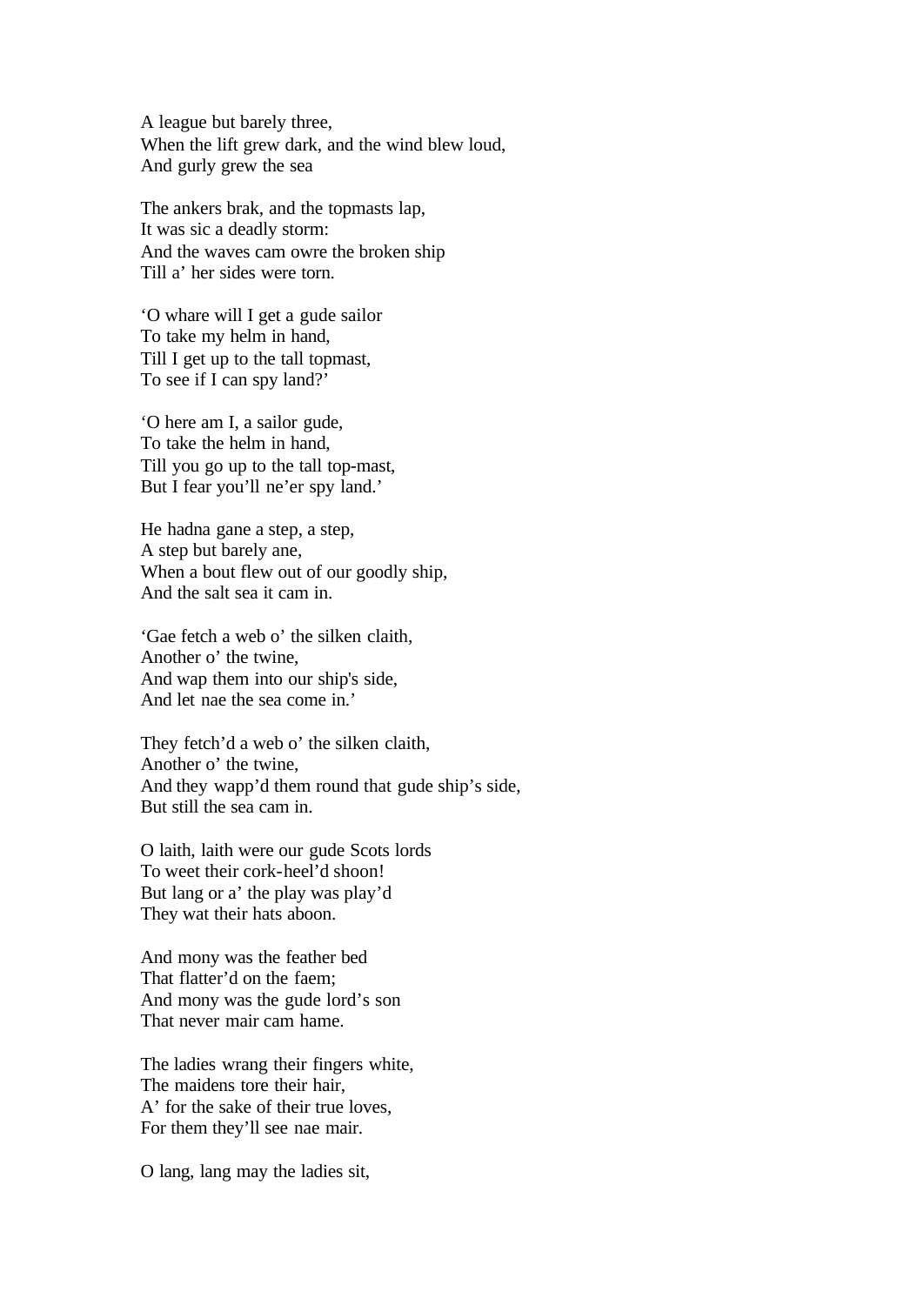Wi' their fans into their hand, Before they see Sir Patrick Spens Come sailing to the strand!

And lang, lang may the maidens sit Wi' their gowd kames in their hair, A-waiting for their ain dear loves! For them they'll see nae mair.

Half-owre, half-owre to Aberdour, 'Tis fifty fathoms deep; And there lies gude Sir Patrick Spens, Wi' the Scots lords at his feet.

#### **Damiano, the Abbot o Tungland**

John Damian was abbot of Tongland, Kirkcudbrightshire from 1504 to 1509. He was at James IV's court for most of this time, where he was a physician and alchemist who carried out many experiments trying to turn base metals into gold. He was, if not Italian, certainly of foreign origin, but there is no contemporary historical record of his attempt to fly from the walls of Stirling Castle. However, the poem written by William Dunbar (who was at court at the same period) 'The Fenyeit Frier of Tungland' does tell of this incident (see below). The following account was written much later by the historian John Leslie:

'This tyme thair wes ane Italiane with the King, quha wes maid Abbot of Tungland, and wes of curious ingyne. He causet the King believe that he … wold make fine golde of uther mettall, quhilk science he callit the quintassence; quhairupon the King maid greit cost, bot all in vaine. This Abbott tuik in hand to flie with wingis, and to be in Fraunce befoir the saidis ambassadouris; and to that effect he causet mak ane pair of wingis of fedderis, quhilk beand fessinit apoun him, he flew of the castel wall of Striveling, bot shortlie he fell to the ground and brak his thee [thigh] bane; but the wyt [blame] thairof he asscryvit to that thair was sum hen fedderis in the wingis, quhilk yarnit and covet the mydding and not the skyis.'—John Leslie, *The Historie of Scotland* (c.1570)

#### *The Fenyeit Freir of Tungland*

As yung Awrora, with cristall haile, In orient schew hir visage paile, A swevyng swyth did me assaile Off sonis of Sathanis seid; Me thocht a Turk of Tartary Come throw the boundis of Barbary, And lay forloppin in Lumbardy Full lang in waithman weid.

Fra baptasing for to eschew, Thair a religious man he slew, And cled him in his abeit new, For he cowth wryte and reid.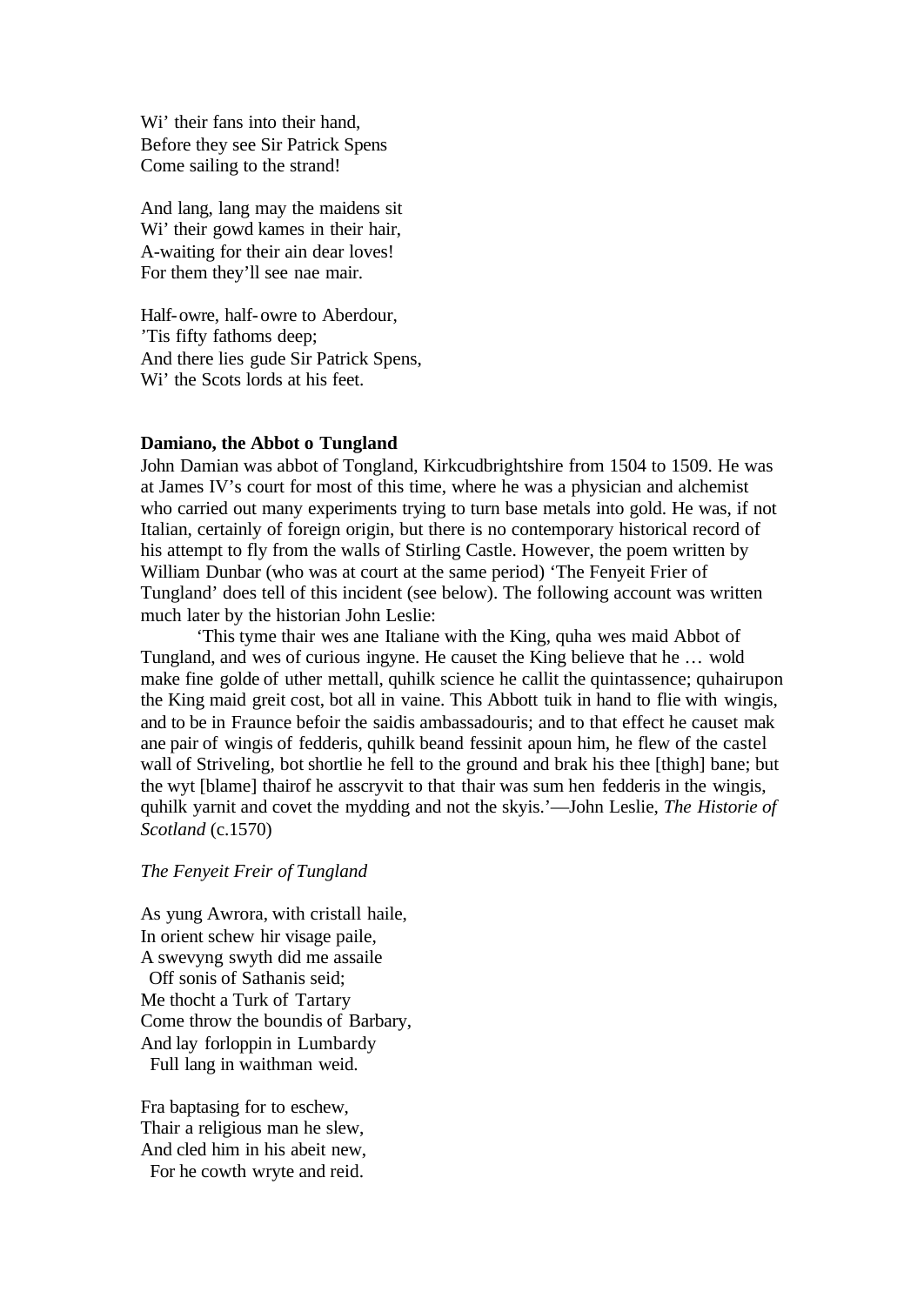Quhen kend was his dissimulance And all his cursit govirnance, For feir he fled and come in France With littill of Lumbard leid.

To be a leiche he fenyt him thair, Quhilk mony a man micht rew evirmair, For he left nowthir seik nor sair Unslane, or he hyne yeid. Vane organis he full clenely carvit, Quhen of his straik so mony starvit, Dreid he had gottin that he desarvit, He fled away gud speid.

In Scotland than the narrest way He come, his cunnyng till assay. To sum man thair it was no play The preving of his sciens. In pottingry he wrocht grit pyne, He murdreist mony in medecyne; The Jow was of a grit engyne, And generit was of gyans.

In leichecraft he was homecyd; He wald haif, for a nicht to byd, A haiknay and the hurt manis hyd, So meikle he was of myance. His irnis was rude as ony rawchtir, Quhair he leit blude it was no lawchtir; Full mony instrument for slawchtir Was in his gardevyance.

He cowth gif cure for laxatyve, To gar a wicht hors want his lyve, Quha evir assay wald, man or wyve, Thair hippis yeid hiddy giddy. His practikis nevir war put to preif But suddane deid, or grit mischeif; He had purgatioun to mak a theif To dee withowt the widdy.

Unto no mes pressit this prelat, For sound of sacring bell nor skellat; As blaksmyth bruikit was his pallatt, For battering at the study. Thocht he come hame a new maid channoun, He had dispensit with matynnis cannoun, On him come nowther stole nor fannoun For smowking of the smydy.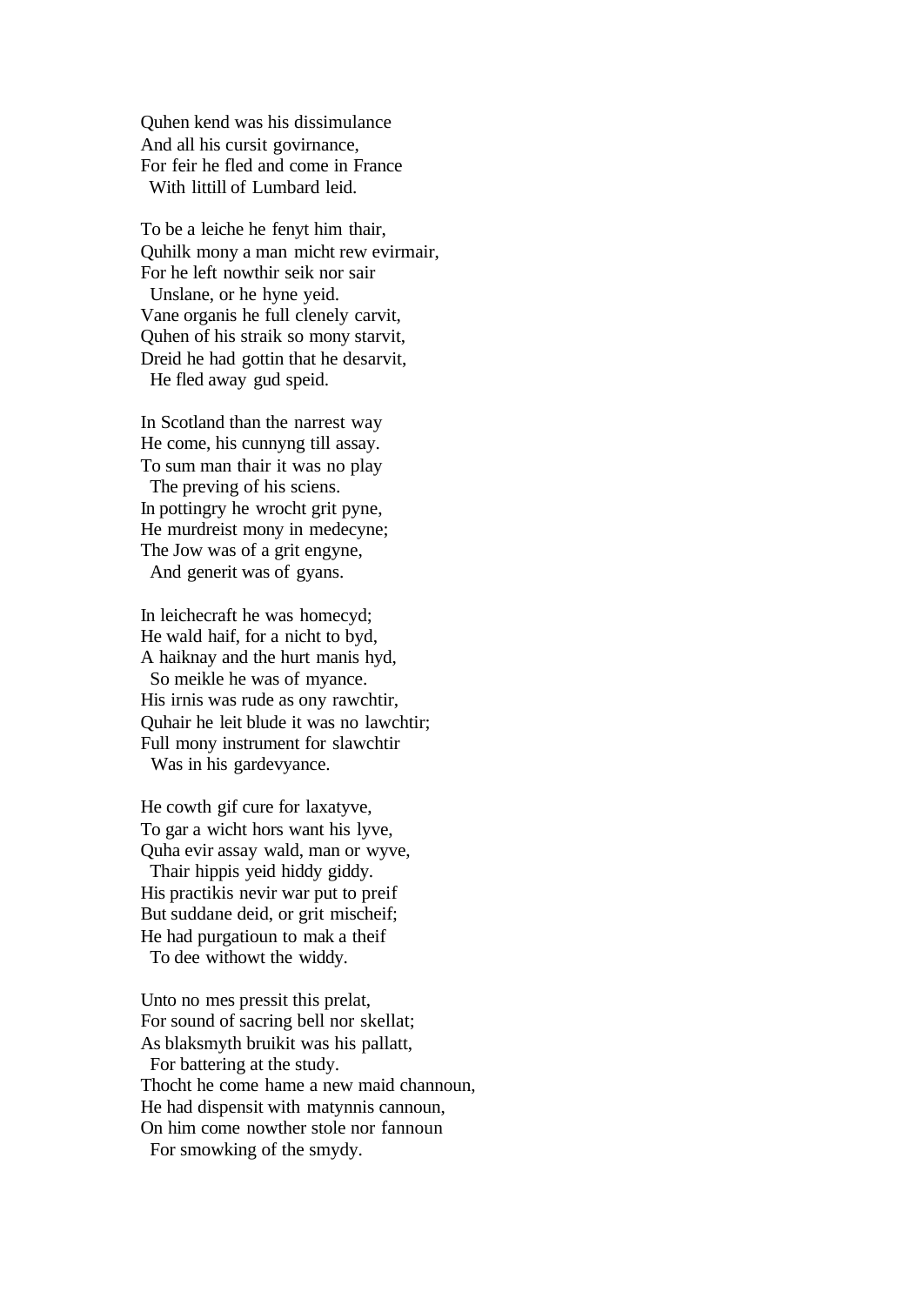Me thocht seir fassonis he assailyeit, To mak the quintessance, and failyeit; And quhen he saw that nocht availyeit, A fedrem on he tuke, And schupe in Turky for to fle; And quhen that he did mont on hie, All fowill ferleit quhat he sowld be, That evir did on him luke.

Sum held he had bene Dedalus, Sum the Menatair marvelus, Sum Martis blaksmyth Vulcanus, And sum Saturnus kuke. And evir the cuschettis at him tuggit, The rukis him rent, the ravynis him druggit, The hudit crawis his hair furth ruggit, The hevin he micht not bruke.

The myttane and Sanct Martynis fowle Wend he had bene the hornit howle, Thay set aupone him with a yowle, And gaif him dynt for dynt. The golk, the gormaw, and the gled Beft him with buffettis quhill he bled; The sparhalk to the spring him sped, Als fers as fyre of flynt.

The tarsall gaif him tug for tug, A stanchell hang in ilka lug, The pyot furth his pennis did rug, The stork straik ay but stynt. The bissart, bissy but rebuik, Scho was so cleverus of hir cluik, His bawis he micht not langer bruik, Scho held thame at ane hint.

Thik was the clud of kayis and crawis, Of marleyonis, mittanis, and of mawis, That bikkrit at his berd with blawis In battell him abowt. Thay nybbillit him with noyis and cry, The rerd of thame rais to the sky, And evir he cryit on Fortoun, "Fy!" His lyfe was in to dowt.

The ja him skrippit with a skryke, And skornit him as it was lyk; The egill strong at him did stryke, And rawcht him mony a rowt. For feir uncunnandly he cawkit,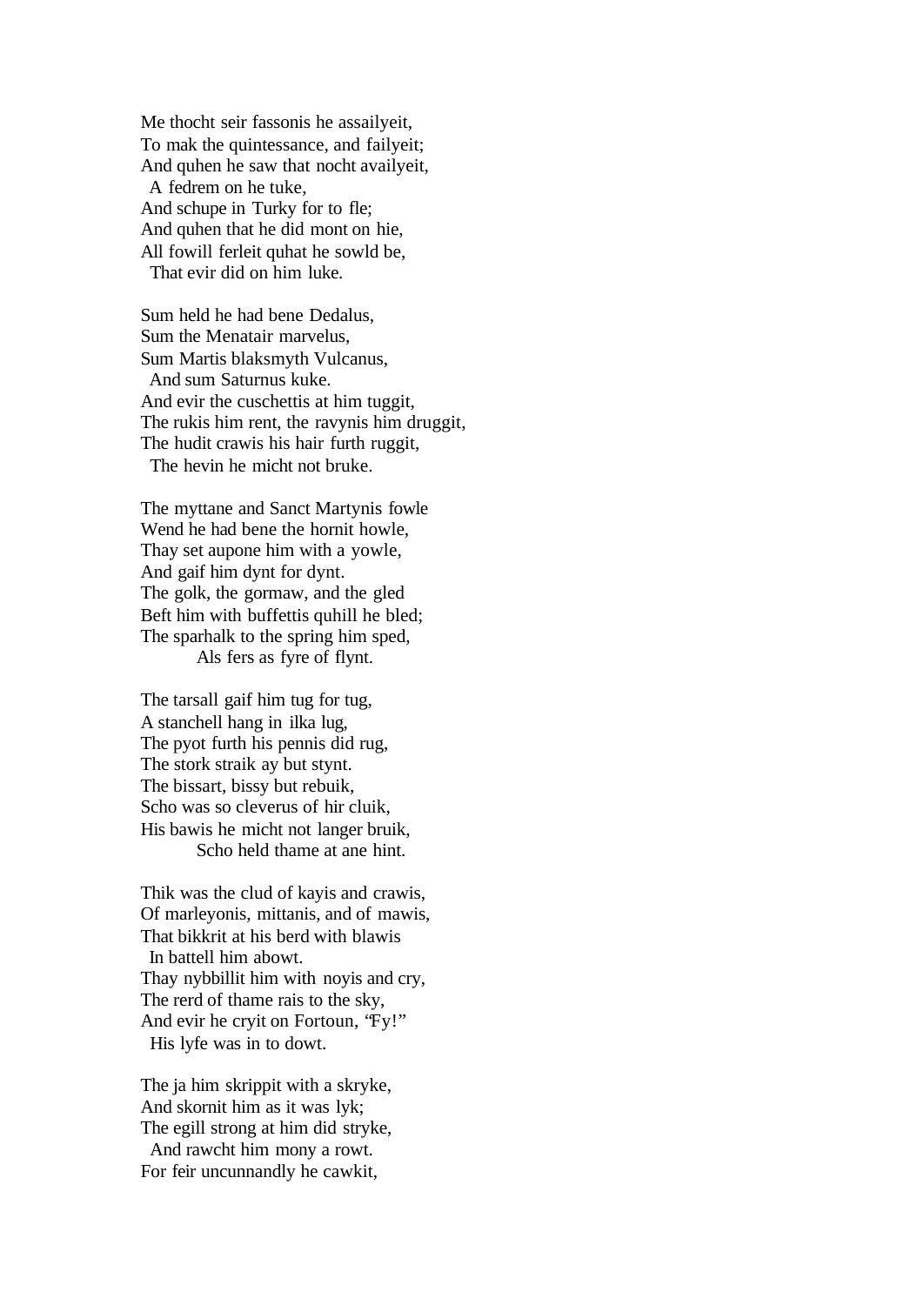Quhill all his pennis war drownd and drawkit. He maid a hundreth nolt all hawkit Beneth him with a spowt.

He schewre his feddreme that was schene, And slippit owt of it full clene, And in a myre, up to the ene Amang the glar did glyd. The fowlis all at the fedrem dang, As at a monster thame amang, Quhill all the pennis of it owtsprang In till the air full wyde.

And he lay at the plunge evirmair, Sa lang as any ravin did rair; The crawis him socht with cryis of cair In every schaw besyde. Had he reveild bene to the ruikis, Thay had him revin all with thair cluikis: Thre dayis in dub amang the dukis He did with dirt him hyde.

The air was dirkit with the fowlis, That come with yawmeris and with yowlis, With skryking, skrymming, and with scowlis, To tak him in the tyde. I walknit with the noyis and schowte, So hiddowis beir was me abowte; Sensyne I curs that cankerit rowte, Quhair evir I go or ryde.

### *William Dunbar*

fenyeit: false Awrora: goddess of the dawn cristall haile: shining dewdrops swevyng: vision swyth: swiftly sonis of Sathanis seid: sons of Satan's progeny forloppin: fugitive waithman weid: outlaw's clothing abeit: habit cowth: could govirnance: conduct Lumbard leid: language of Lombardy, i.e. Italian leiche: doctor fenyt: pretended or he hyne yeid: before he went from there vane organis: jugular veins dreid he had gottin: fearful he would get pottingry: pharmacy Jow: Jew, or more generally "unbeliever" engyne: ingenuity, cunning generit was of gyans: was descended from the giants homecyd: murderous haiknay: horse hyd: skin myance: means, resource irnis: surgical instruments gardevyance: luggage laxatyve: diarrhoea wicht hors: strong horse yeid hiddy-giddy: went helter-skelter but suddane deid: without instant death purgatioun: purgative medicine widdy: gallows mes: Mass sacring bell: bell rung at the consecration of the eucharist skellat: handbell bruikit: blackened battering at the study: i.e. working at alchemy channoun: canon matynnis canoun: the service of matins stole: narrow strip of cloth worn over priest's shoulders fannoun: band attached to priest's wrist at Mass seir fassonis: various methods quintessance: the supposed "fifth essence" in alchemy fedrem: feathercoat schupe: tried fowill: birds ferleit: wondered Menatair: Minotaur Martis: Mars' cuschettis: wood-pigeons druggit: dragged bruke: enjoy myttanes: lesser birds of prey Sanct Martynis fowle: diving-bird, possibly gannet wend: thought howle: owl golk: cuckoo gormaw: cormorant gled: kite beft: beat sparhalk: sparrowhawk tarsall: tercel,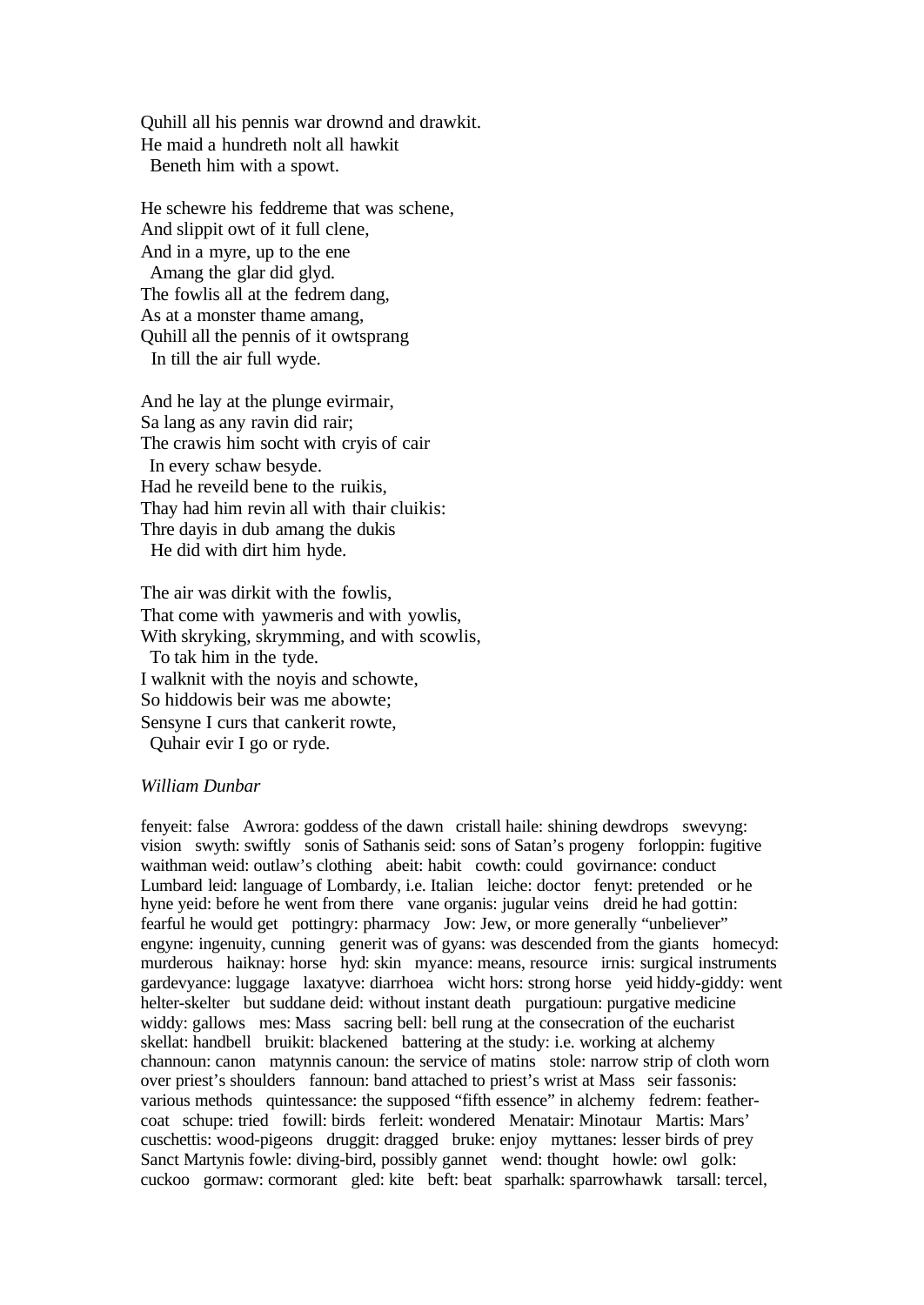male hawk stanchell: kestrel pyot: magpie pennis: feathers but stynt: without ceasing bissart: buzzard but rebuik: without being rebuked cleverus: grasping bruik: enjoy the use of hint: clutch kayis: jackdaws marleyonis: merlins mawis: gulls bikkrit: attacked rerd: din ja: jay skrippit: mocked skryke: shriek rowt: blow cawkit: defecated drawkit: soaked nolt: cattle hawkit: bestreaked spowt: spurt schewre: cut schene: beautiful ene: eyes glar: mud at the plunge: immersed schaw: wood dub: puddles dukis: ducks skrymming: darting walknit: woke up beir: tumult cankerit rowte: malicious crowd

### **Dr Jekyll and Mr Hyde**

*The Strange Case of Dr Jekyll and Mr Hyde* is a novel by Robert Louis Stevenson (1850–94), first published in 1886. The main character, the gentle and kind Dr Henry Jekyll, experiments with a drug that separates his character into good and evil and transforms him into the personification of all his wicked instincts, a hideous creature whom he names Mr Edward Hyde. As Hyde, he commits various crimes, including murder. Jekyll is increasingly unable to control the effects of the drug, and Hyde comes to dominate his divided self, forcing him to end the experiment by committing suicide.

Stevenson's tale is gripping and macabre, and has been made into a film on many occasions. It is probably the world's best-known attempt to portray the struggle between good and evil in human personality: 'With every day,' Jekyll confesses, 'and from both sides of my intelligence, the moral and the intellectual, I…drew steadily nearer to that truth, by whose partial discovery I have been doomed to such a dreadful shipwreck: that man is not truly one, but truly two.' On releasing the Hyde side of his nature, he writes, 'I knew myself, at the first breath of this new life, to be more wicked, tenfold more wicked, sold a slave to my original evil; and the thought, in that moment, braced and delighted me like wine.' And when, after resolving never to try the experiment again, he once more becomes Mr Hyde, he says, 'My devil had been long caged, he came out roaring.'

#### **The Twa Corbies**

This anonymous ballad tells of a knight that lies dead behind a turf-dyke. Two ravens speculate on how the knight came to be there and discuss what they are going to do with his remains.

### *The Twa Corbies*

As I was walking all alane I heard twa corbies making a mane: The tane unto the tither did say, 'Whar sall we gang and dine the day?'

'—In behint yon auld fail dyke I wot there lies a new-slain knight; And naebody kens that he lies there But his hawk, his hound, and his lady fair.

'His hound is to the hunting gane, His hawk to fetch the wild-fowl hame, His lady's ta'en anither mate, So we may mak our dinner sweet.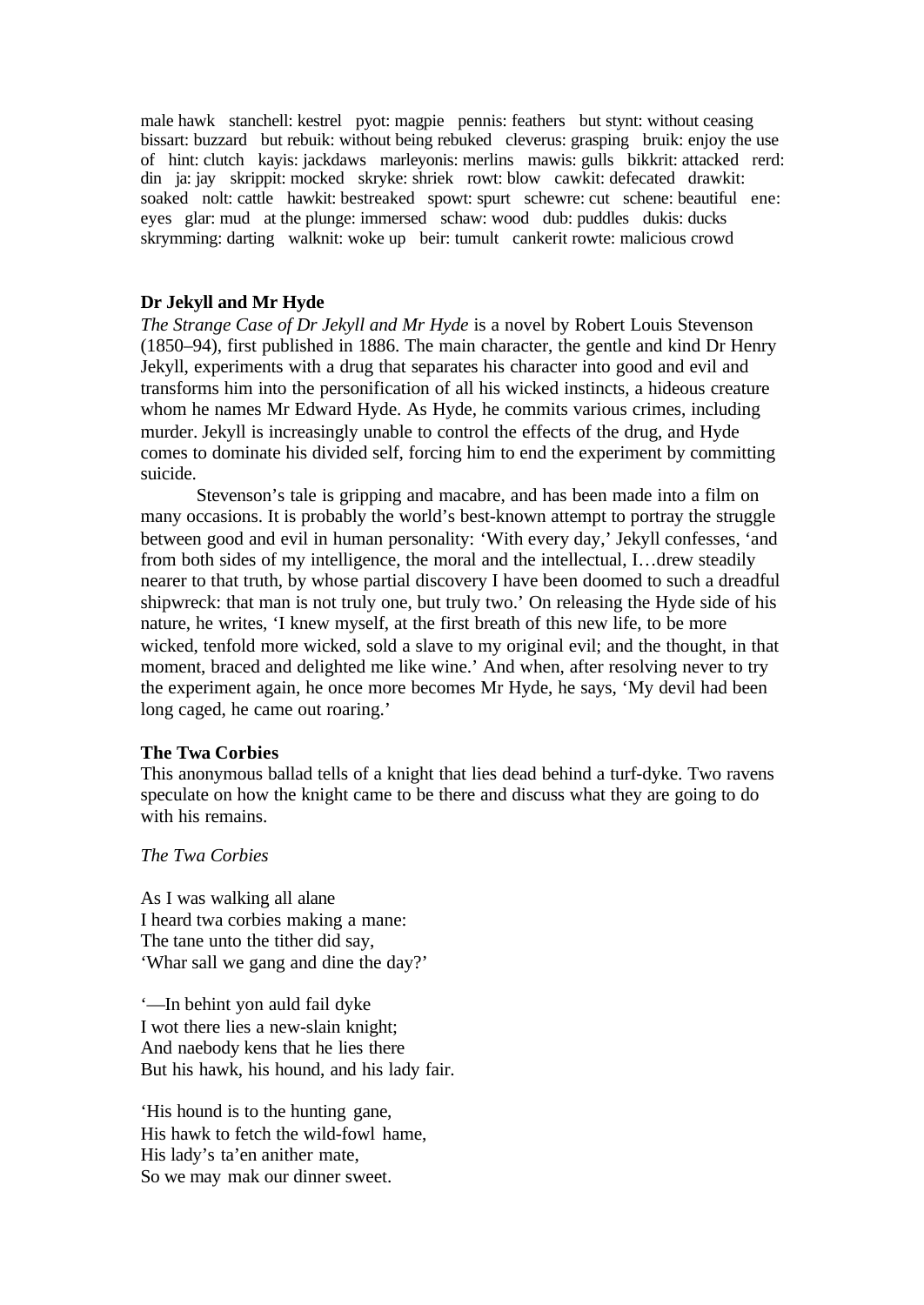'Ye'll sit on his white hause-bane, And I'll pike out his bonny blue een: Wi' ae lock o' his gowden hair We'll theek our nest when it grows bare.

'Mony a one for him maks mane, But nane sall ken whar he is gane: O'er his white banes, when they are bare, The wind sall blaw for evermair.'

### **Tam o Shanter's Big Night Oot**

In the poem 'Tam o' Shanter: A Tale' by Robert Burns (1759–1796), Tam leaves the warmth of his local pub to ride home through a storm on his horse, Meg. On the way, he sees lights shining through the windows of an abandoned church. Looking in, he witnesses a dance of witches. They chase him and he escapes by crossing running water over which the witches cannot pass.

*Tam o' Shanter: A Tale*

'Of Brownyis and of Bogillis full is this Buke.' —Gawin Douglas.

When chapman billies leave the street, And drouthy neibors neibors, meet; As market-days are wearing late, And folk begin to tak the gate, While we sit bousing at the nappy, An' getting fou and unco happy, We think na on the lang Scots miles, The mosses, waters, slaps and stiles, That lie between us and our hame, Where sits our sulky, sullen dame, Gathering her brows like gathering storm, Nursing her wrath to keep it warm.

This truth fand honest Tam o' Shanter, As he frae Ayr ae night did canter: (Auld Ayr, wham ne'er a town surpasses, For honest men and bonnie lasses).

O Tam! hadst thou but been sae wise, As taen thy ain wife Kate's advice! She tauld thee weel thou was a skellum, A blethering, blustering, drunken blellum; That frae November till October, Ae market-day thou was na sober; That ilka melder wi' the miller,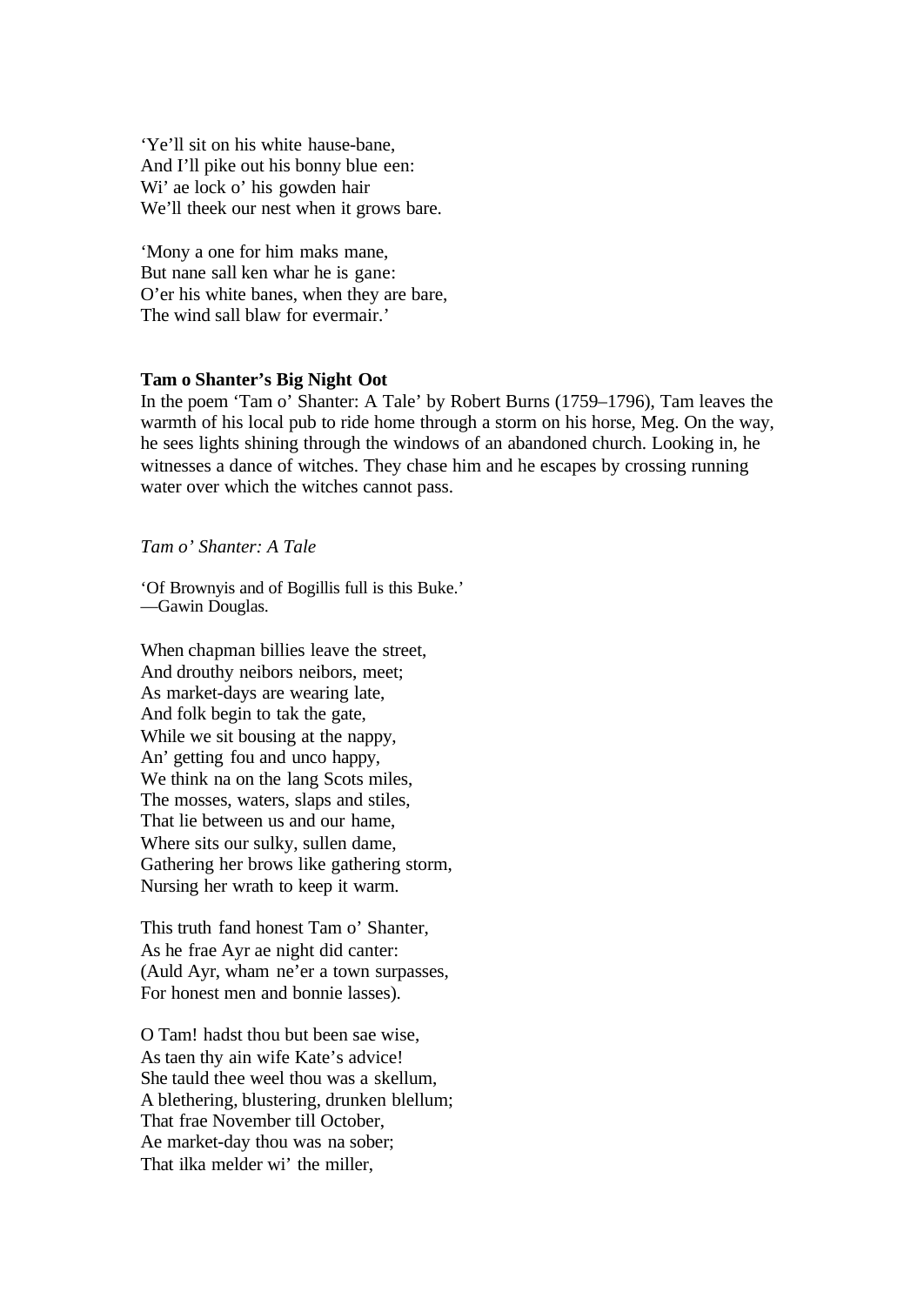Thou sat as lang as thou had siller; That ev'ry naig was ca'd a shoe on, The smith and thee gat roarin' fou on; That at the Lord's house, ev'n on Sunday, Thou drank wi' Kirkton Jean till Monday. She prophesied that, late or soon, Thou wad be found, deep drown'd in Doon, Or catch'd wi' warlocks in the mirk, By Alloway's auld, haunted kirk.

Ah! gentle dames, it gars me greet, To think how mony counsels sweet, How mony lengthen'd, sage advices The husband frae the wife despises!

But to our tale:– Ae market night, Tam had got planted unco right, Fast by an ingle, bleezing finely, Wi' reaming swats, that drank divinely: And at his elbow, Souter Johnie, His ancient, trusty, drouthy crony: Tam lo'ed him like a very brither; They had been fou for weeks thegither. The night drave on wi' sangs and clatter; And aye the ale was growing better: The landlady and Tam grew gracious, Wi' favours secret, sweet, and precious: The Souter tauld his queerest stories; The landlord's laugh was ready chorus: The storm without might rair and rustle, Tam did na mind the storm a whistle.

Care, mad to see a man sae happy, E'en drown'd himsel' amang the nappy. As bees flee hame wi' lades o' treasure, The minutes wing'd their way wi' pleasure: Kings may be blest, but Tam was glorious, O'er a' the ills o' life victorious!

But pleasures are like poppies spread, You seize the flow'r, its bloom is shed: Or like the snow falls in the river, A moment white – then melts for ever; Or like the Borealis race, That flit ere you can point their place; Or like the rainbow's lovely form Evanishing amid the storm. – Nae man can tether Time nor Tide, The hour approaches Tam maun ride; That hour, o' night's black arch the key-stane,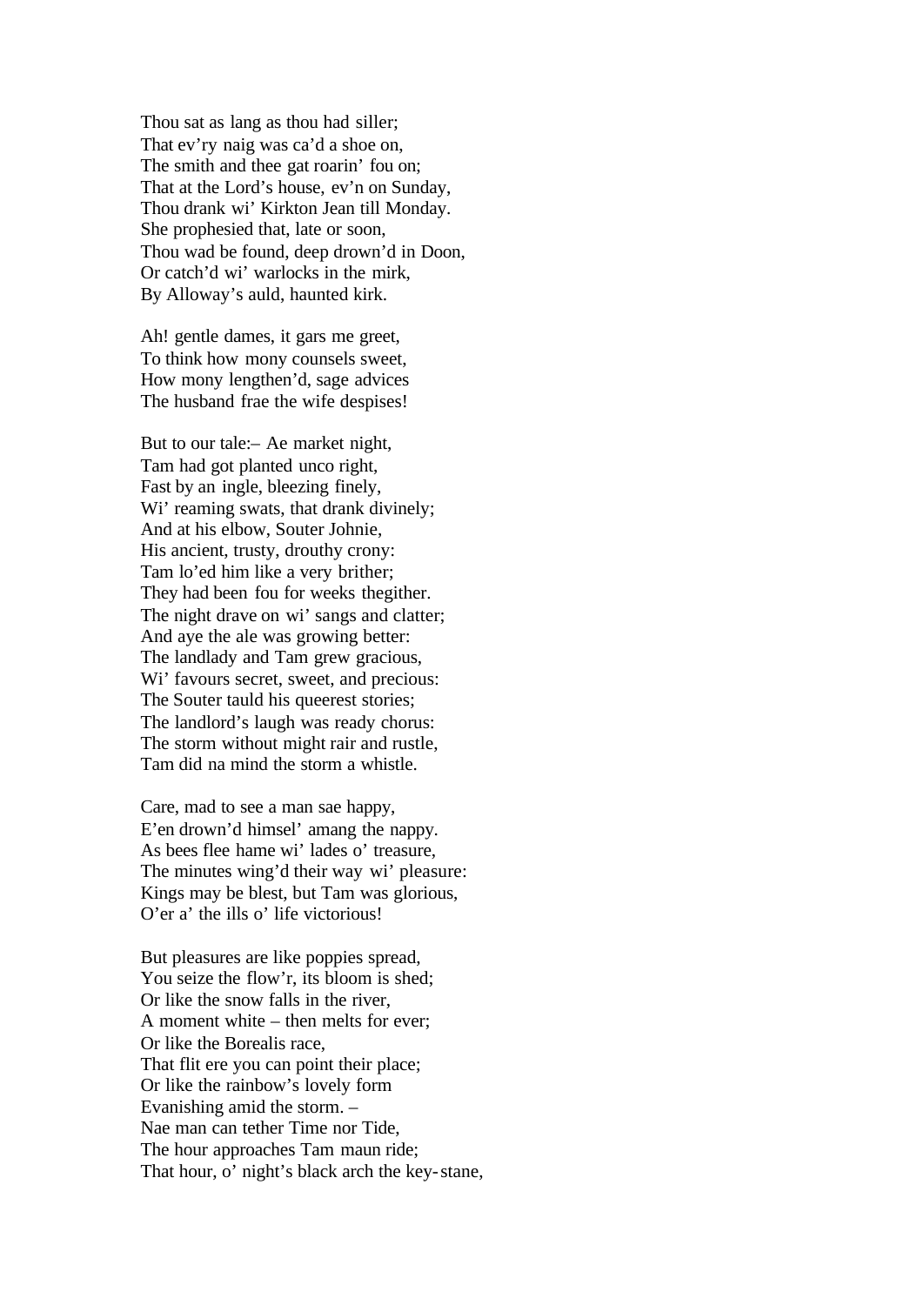That dreary hour he mounts his beast in; And sic a night he taks the road in, As ne'er poor sinner was abroad in.

The wind blew as 'twad blawn its last; The rattling showers rose on the blast; The speedy gleams the darkness swallow'd; Loud, deep, and lang the thunder bellow'd: That night, a child might understand, The Deil had business on his hand.

Weel-mounted on his grey mare, Meg, A better never lifted leg, Tam skelpit on thro' dub and mire, Despising wind, and rain, and fire; Whiles holding fast his gude blue bonnet, Whiles crooning o'er some auld Scots sonnet, Whiles glow'ring round wi' prudent cares, Lest bogles catch him unawares; Kirk-Alloway was drawing nigh, Where ghaists and houlets nightly cry.

By this time he was cross the ford, Where in the snaw the chapman smoor'd; And past the birks and meikle stane, Where drunken Charlie brak's neck-bane; And thro' the whins, and by the cairn, Where hunters fand the murder'd bairn; And near the thorn, aboon the well, Where Mungo's mither hang'd hersel'. Before him Doon pours all his floods, The doubling storm roars thro' the woods, The lightnings flash from pole to pole, Near and more near the thunders roll, When, glimmering thro' the groaning trees, Kirk-Alloway seem'd in a bleeze; Thro' ilka bore the beams were glancing, And loud resounded mirth and dancing.

Inspiring bold John Barleycorn! What dangers thou canst make us scorn! Wi' tippenny, we fear nae evil; Wi' usquabae, we'll face the devil! The swats sae ream'd in Tammie's noddle, Fair play, he car'd na deils a boddle, But Maggie stood, right sair astonish'd, Till, by the heel and hand admonish'd, She ventur'd forward on the light; And, wow! Tam saw an unco sight!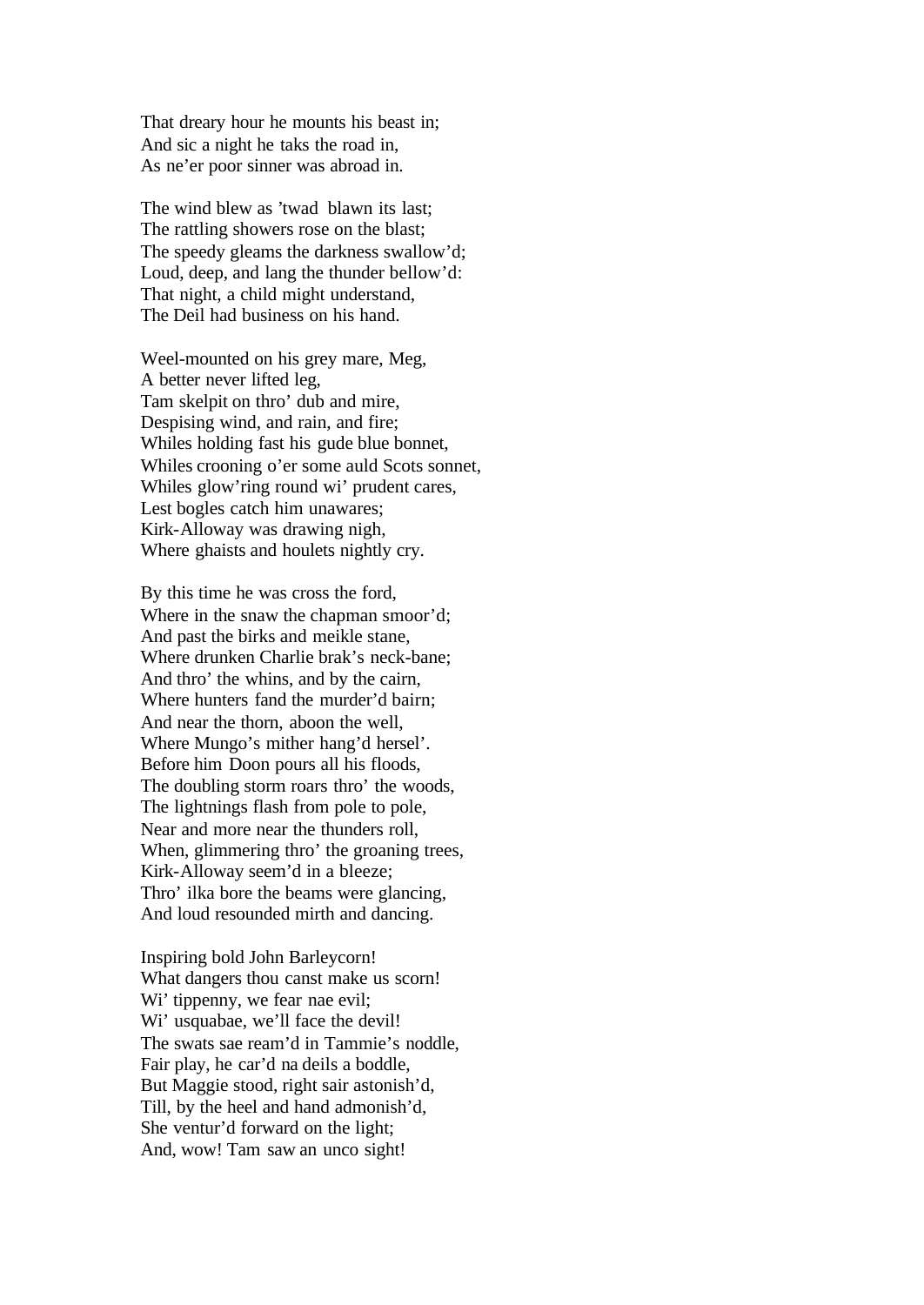Warlocks and witches in a dance: Nae cotillon, brent new frae France, But hornpipes, jigs, strathspeys, and reels, Put life and mettle in their heels. At winnock-bunker in the east, There sat auld Nick, in shape o' beast; A tousie tyke, black, grim, and large, To gie them music was his charge: He screw'd the pipes and gart them skirl, Till roof and rafters a' did dirl. – Coffins stood round, like open presses, That shaw'd the dead in their last dresses; And (by some devilish cantraip sleight) Each in its cauld hand held a light. By which heroic Tam was able To note upon the haly table, A murderer's banes, in gibbet-airns; Twa span-lang, wee, unchristened bairns; A thief, new-cutted frae a rape, Wi' his last gasp his gab did gape; Five tomahawks, wi' blude red-rusted: Five scimitars, wi' murder crusted; A garter which a babe had strangled: A knife, a father's throat had mangled, Whom his ain son of life bereft, The grey-hairs yet stack to the heft; Wi' mair of horrible and awfu', Which even to name wad be unlawfu'.

As Tammie glowr'd, amaz'd, and curious, The mirth and fun grew fast and furious; The Piper loud and louder blew, The dancers quick and quicker flew, They reel'd, they set, they cross'd, they cleekit, Till ilka carlin swat and reekit, And coost her duddies to the wark, And linkit at it in her sark!

Now Tam, O Tam! had they been queans, A' plump and strapping in their teens! Their sarks, instead o' creeshie flannen, Been snaw-white seventeen hunder linen! – Thir breeks o' mine, my only pair, That aince were plush, o' guid blue hair, I wad hae gien them off my hurdies, For ae blink o' the bonnie burdies! But wither'd beldams, auld and droll, Rigwoodie hags wad spean a foal, Louping an' flinging on a crummock. I wonder did na turn thy stomach.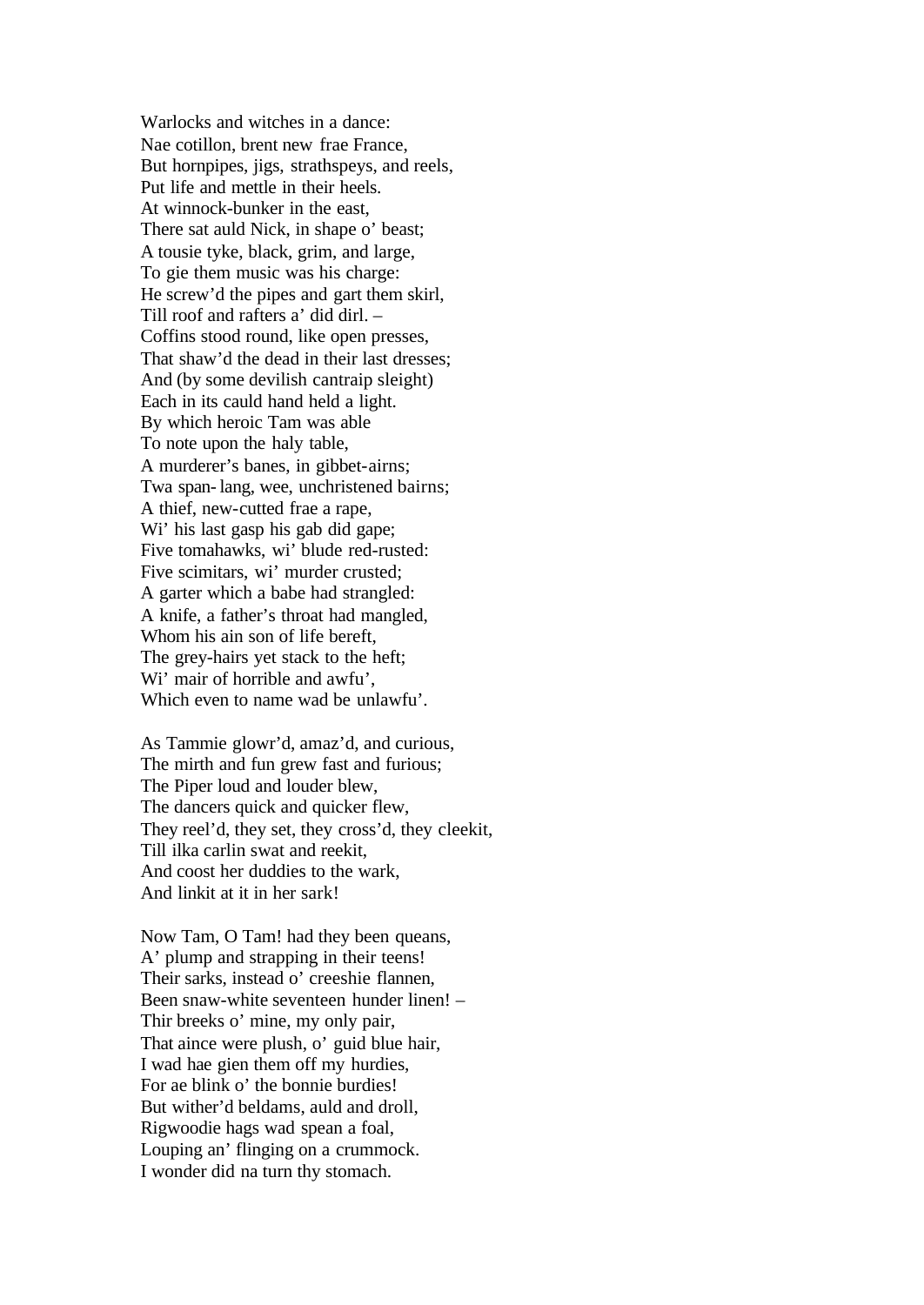But Tam kent what was what fu' brawlie: There was ae winsome wench and waulie That night enlisted in the core, Lang after ken'd on Carrick shore (For mony a beast to dead she shot, And perish'd mony a bonnie boat, And shook baith meikle corn and bear, And kept the country-side in fear); Her cutty sark, o' Paisley harn, That while a lassie she had worn, In longitude tho' sorely scanty, It was her best, and she was vauntie. Ah! little ken'd thy reverend grannie, That sark she coft for her wee Nannie, Wi' twa pund Scots ('twas a' her riches), Wad ever grac'd a dance of witches!

But here my Muse her wing maun cour, Sic flights are far beyond her power; To sing how Nannie lap and flang, (A souple jade she was and strang), And how Tam stood, like ane bewitch'd, And thought his very een enrich'd: Even Satan glowr'd, and fidg'd fu' fain, And hotch'd and blew wi' might and main: Till first ae caper, syne anither, Tam tint his reason a' thegither, And roars out, 'Weel done, Cutty-sark!' And in an instant all was dark: And scarcely had he Maggie rallied. When out the hellish legion sallied.

As bees bizz out wi' angry fyke, When plundering herds assail their byke; As open pussie's mortal foes, When, pop! she starts before their nose; As eager runs the market-crowd, When 'Catch the thief!' resounds aloud: So Maggie runs, the witches follow, Wi' mony an eldritch skreich and hollow.

Ah, Tam! Ah, Tam! thou'll get thy fairin', In hell they'll roast thee like a herrin'! In vain thy Kate awaits thy comin'! Kate soon will be a woefu' woman! Now, do thy speedy-utmost, Meg, And win the key-stane o' the brig; There, at them thou thy tail may toss, A running stream they dare na cross.